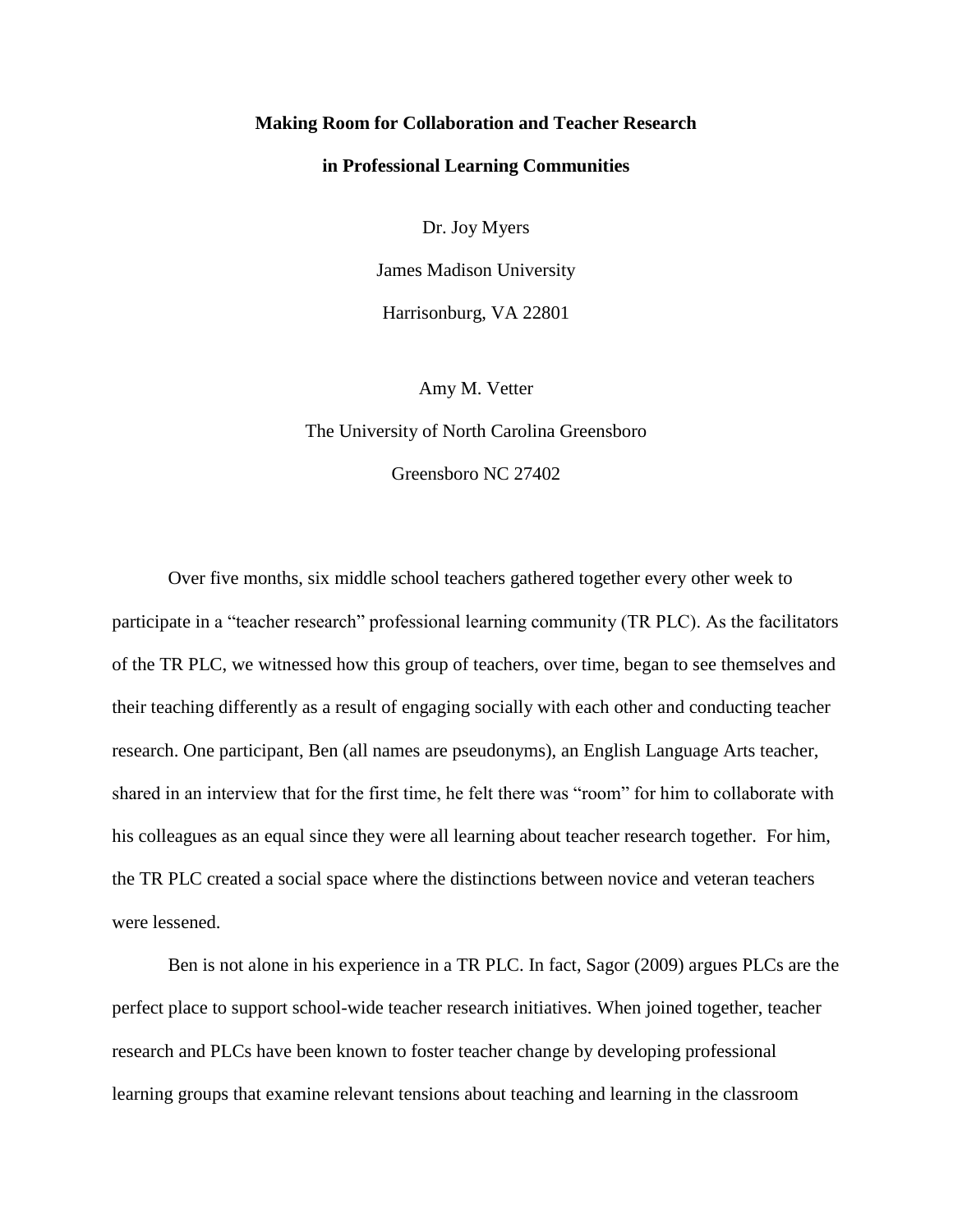(Lankshear & Knobel, 2004; Poetter, Badiali & Hammond, 2000). In TR PLCs teachers engage in problem solving and seek out alternative viewpoints from other practitioners (Cochran-Smith & Lytle, 2009). Such inquiry allows teachers an opportunity to make their knowledge about learning visible to themselves and others.

It is clear, therefore, that TR PLCs not only shape individual teachers' learning but also create a space that helps teachers improve their instruction in order to enhance student learning. However, the implementation of the Common Core State Standards (CCSS; National Governors Association [NGA] Center for Best Practices & Council of Chief State School Officers [CCSSO], 2010) have greatly impacted the work teachers do in PLCs because administrators see the need to increase teachers' professional development related to these new standards (Farbman, Goldberg, & Miller, 2014).

In this article, we share how six middle school teachers engaged in inquiry while participating in a TR PLC the year after the CCSS were implemented in their school district. Due to the newness of these standards, there was an overall feeling of anxiety starting at the highest level and it filtered down to individual schools, administrators and teachers.

### **What We Did Differently**

The middle school frequently used PLCs as a form of staff development, but this time instead of the principal choosing the focus of the meetings, the teachers had an opportunity to explore a question related to his or her teaching by collecting and analyzing data and sharing findings at a local teacher research conference. The principal agreed to allow us to start the TR PLC if we could tie in the Common Core State Standards. The TR PLC was structured to allow maximum opportunities to engage in conversation about inquiry. For example, the teachers shared whole group, worked with partners and met one-on-one with the facilitators. We also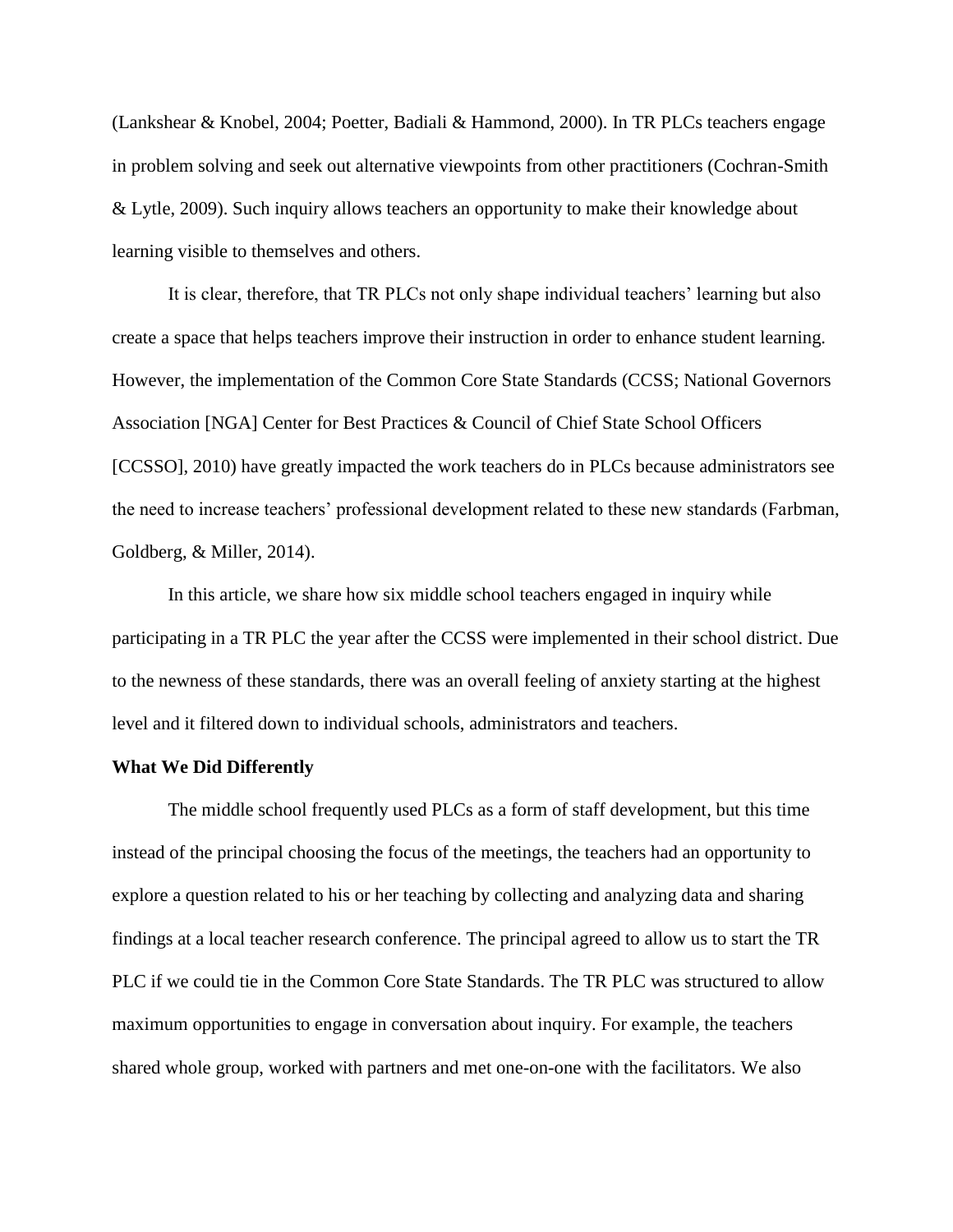spent time discussing a common text, *What works: A practical guide for teacher research* (Chiseri-Strater & Sunstein, 2006) which allowed the first time teacher researchers to build background knowledge about inquiry as they engaged in it.

## **Engaging in Inquiry**

Typically, when teacher researchers engage in inquiry they choose a "burning question" that is relevant to their teaching and classroom to investigate. Although the TR PLC was designed to allow each teacher to do this, the educators in this group decided instead to coconstruct one question that they would all individually research: What instructional strategies support students in generating constructed responses? Information about the teachers and their data collection can be found in Table 1.

Table 1

| <b>Teacher</b> | <b>Years of</b><br><b>Experience</b> | <b>Subject</b><br>Area   | Grade<br><b>Level</b> | <b>Data Sources</b>                                           | Findings                                                                                                                |
|----------------|--------------------------------------|--------------------------|-----------------------|---------------------------------------------------------------|-------------------------------------------------------------------------------------------------------------------------|
| Hannah         | 23                                   | Social<br><b>Studies</b> | 7th                   | Notes from<br>conferences,<br>student work,<br>lesson plans   | Conferencing with<br>students about their<br>writing takes time but<br>helps develop their<br>constructed<br>responses. |
| Samantha       | 19                                   | Math                     | 7th                   | Student work,<br>observation<br>notes, weekly<br>lassessments | Students need more<br>opportunities to<br>explain how and why<br>they came to math<br>solutions.                        |
| Anna           | 25                                   | Social<br><b>Studies</b> | 8th                   | Lesson plans,<br>student work,<br>observation<br>notes        | Students need to have<br>more access to<br>primary sources<br>before they are tested<br>on responding to<br>them.       |

### *Summary of Teacher's Demographics and Research*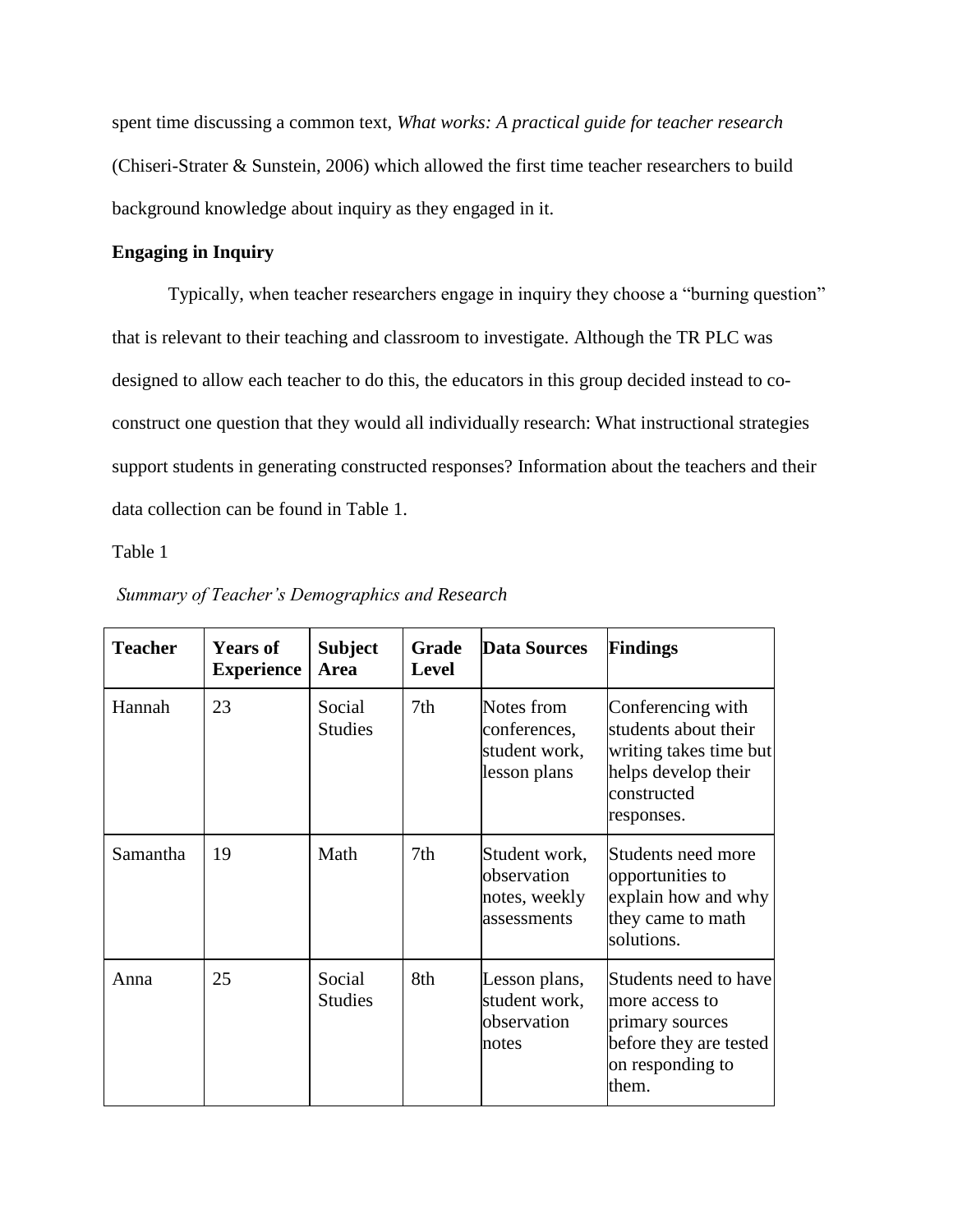| Ben       | 5  | <b>ELA</b>                         | 7th     | 6 different<br>graphic<br>organizers,<br>student work,<br>lesson plans,<br>observation<br>notes | Some types of<br>graphic organizers<br>are more effective<br>than others in<br>supporting students<br>with crafting<br>constructed<br>responses. |
|-----------|----|------------------------------------|---------|-------------------------------------------------------------------------------------------------|--------------------------------------------------------------------------------------------------------------------------------------------------|
| Catherine | 19 | Family $\&$<br>Consumer<br>Science | $6-8th$ | Student work,<br>observation<br>notes, student<br>interviews                                    | Being an empathetic<br>teacher is just as<br>important as teaching<br>the content.                                                               |
| Dominique | 17 | Spanish                            | $6-8th$ | Lesson plans,<br>student work,<br>assessments                                                   | It is not enough to<br>talk about writing<br>responses in Spanish,<br>students really need<br>to see examples to<br>understand.                  |

The teachers chose this particular question because they had heard that constructed responses were going to be added, in all content areas, to the end of grade tests as part of the implementation of the CCSS. "We want to work smarter and not harder" shared Anna when asked about the decision to research one question instead of choosing individual questions. Ben said Hannah originally suggested the idea and after they talked about it at bus duty, they decided that was their plan.

Once the decision to investigate a central question was made, the teachers seemed more relaxed in the subsequent TR PLC meetings. Dominique wrote in her research journal: *We are often given so few choices typically about what and how to teach, the openness of researching my own question was too much.* Choosing to investigate one question as a group allowed the teachers to learn about teacher research from a low-stakes position.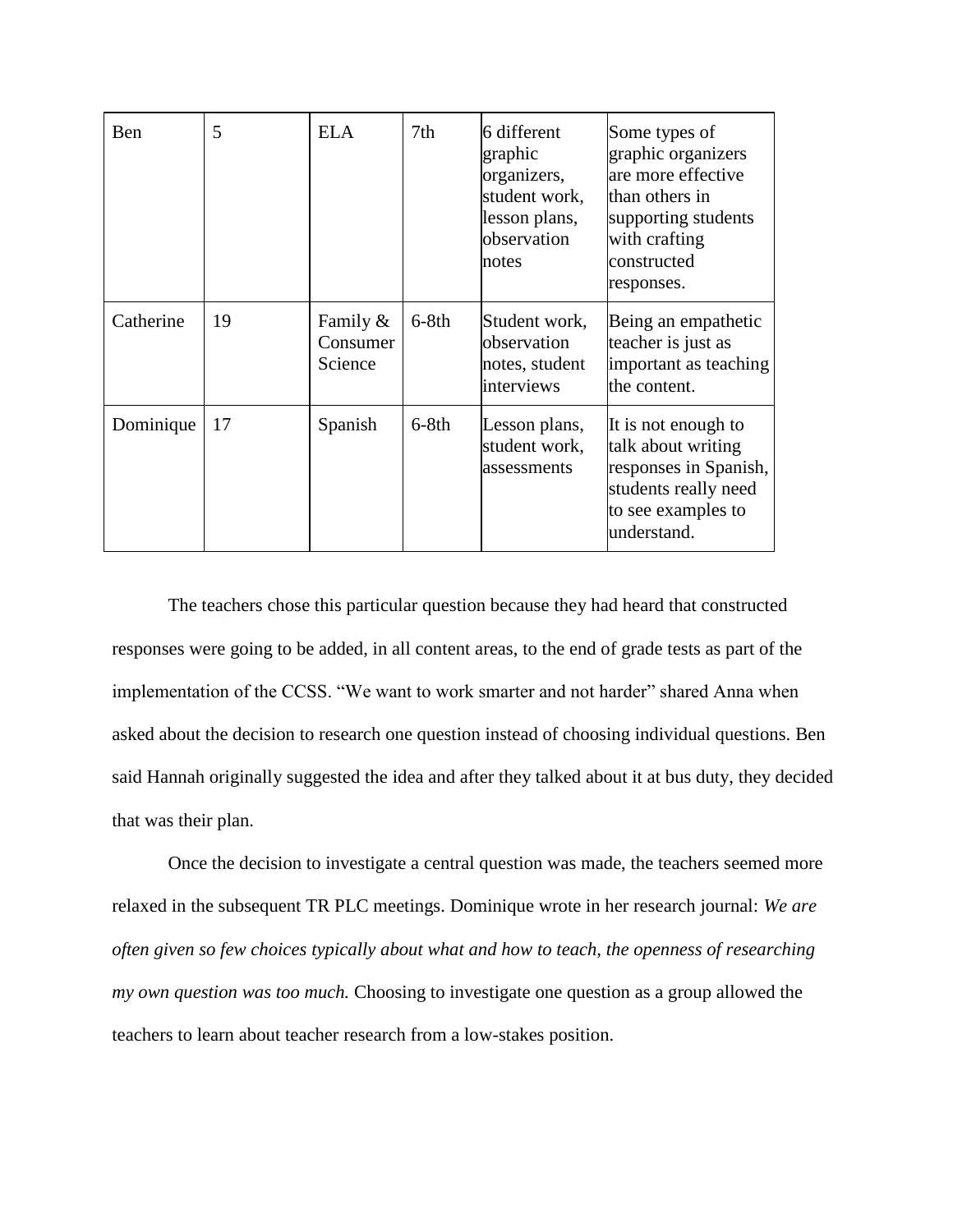Next, the teachers began the process of reading the literature on constructed responses in their particular content area. For example, Dominique read articles about helping students craft constructed responses in Spanish while Hannah read about supporting students in writing responses in Social Studies.

As we continued to meet, it became clear that engaging in teacher research allowed the teachers an opportunity to collaborate in new ways. For example, during the March meetings, the teachers worked in pairs, first talking about each of their data sources and then asking their partners questions. "I have all of these notes from conferences with students. In my research journal I kept track of if I used mini-lessons or taught about question analysis whole group. Looking at the students writing, I can tell that when I used mini-lessons, they created stronger responses," said Hannah. "So what do your conference notes tell you?" asked Samantha. "I guess that conferencing is important too, especially for the quiet students who don't speak up even in small groups," replied Hannah. After Hannah finished talking through all of her data sources, Samantha took her turn to do the same. Having conversations with their peers fostered a deeper understanding of the data analysis process and it offered opportunities for the teachers to grow in their confidence as teacher researchers.

In April, the collaboration in the TR PLC took a different form as the teachers began to think about how to present their findings at the teacher research conference. Ben created a flowchart based on all of their data to show that regardless of their content, strong constructed responses include: 1) an argument; 2) several details; and 3) examples of those details. He displayed this chart on the SMART board. "That is amazing and so true," said Dominique. Others nodded their heads in agreement. The teachers agreed that Ben's flow chart would be part of their presentation. There were big smiles on everyone's faces.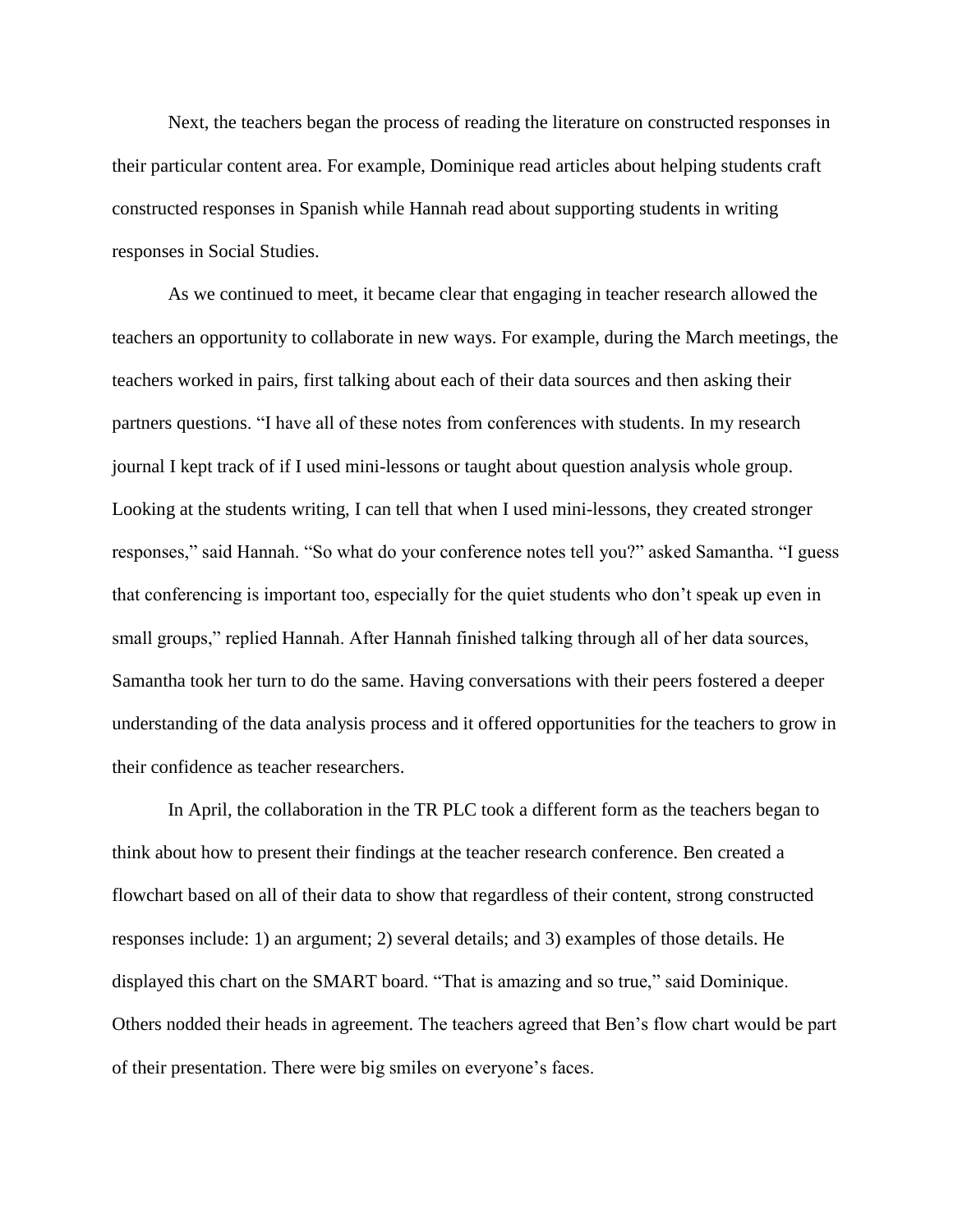The six teachers chose an overarching question ultimately because of their concerns about the changes to the EOGs from the CCSS. Finding the answer to their joint question mattered to all of the teachers in the TR PLC because they genuinely believed the results would support students' learning.

#### **Discussion**

Engaging in teacher research can help redefine professional development because it is a way for teachers to learn from and about their practice (Cochran-Smith, 2003). What can schools do to further foster this desire to research teaching practices? First, allowing teachers to have choice within PLCs may foster better conversations about instruction (Cochran-Smith & Lytle, 2009). Often PLCs are connected to school improvement plans and focus on the needs of the school but not the needs of particular teachers. It is important that PLCs support teachers in being catalysts of change rather than perpetuate the status quo (Wood, 2007).

Second, providing teachers with opportunities to share their research may further foster inquiries into their teaching practices. Administrators could support this by allowing time during staff or data team meetings for teachers to raise questions about their teaching and share how they found solutions. Massey and Duffy (2004) report that the primary purpose for most teachers to investigate their instruction is to act or understand differently so that their students' learning is enhanced. When teachers have more opportunities to hear from each other, the potential for improved literacy instruction is enormous.

In today's schools, due to abundant assessments, teachers continue to be positioned as recipients of other's knowledge, not creators of their own understandings (Cochran-Smith & Lytle, 2009). The implications we outline above are suggestions and hinge on the ability of administrators to find time for teachers to talk, question, and generate their own understanding of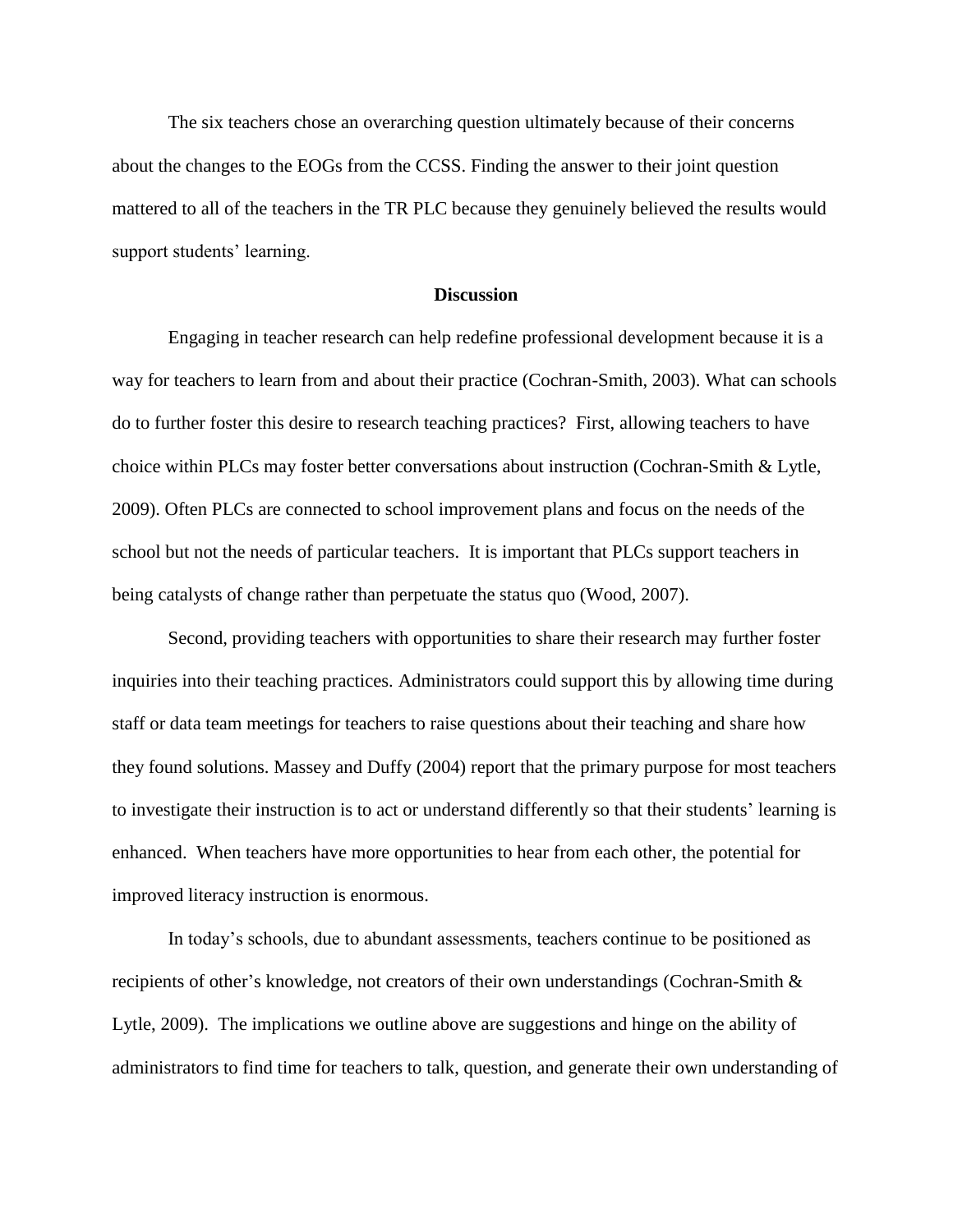instruction. When schools foster collaboration, in PLCs or other venues, educators will truly begin to improve their teaching.

# References

- Chiseri-Strater, E., & Sunstein, B. (2006). *What works: A practical guide for teacher research*. Portsmouth, NH: Heinemann.
- Cochran-Smith, M. (2003). Learning and unlearning: The education of teacher educators. *Teaching and Teacher Education, 19,* 5–28.
- Cochran-Smith, M., & Lytle, S.L. (2009). *Inquiry as a stance*. New York, NY: Teachers College.
- Farbman, D. A., Goldberg, D. J., & Miller, T. D. (2014). *Redesigning and expanding school time to support common core implementation*. Center for American Progress.
- Lankshear, C., & Knobel, M. (2004). *A handbook for teacher research: From design to implementation*. New York, NY: Open University Press.
- Massey, D., & Duffy, A. (2004). The learning and perceptions of teacher researchers and facilitators in a literacy-focused, teacher-research course: A content analysis of system, learner, and spheres of influence. *Journal of Literacy Research, 53*, 1019-1050.
- National Governors Association Center for Best Practices & Council of Chief State School Officers. (2010). Common Core State Standards. Washington, DC: Authors.